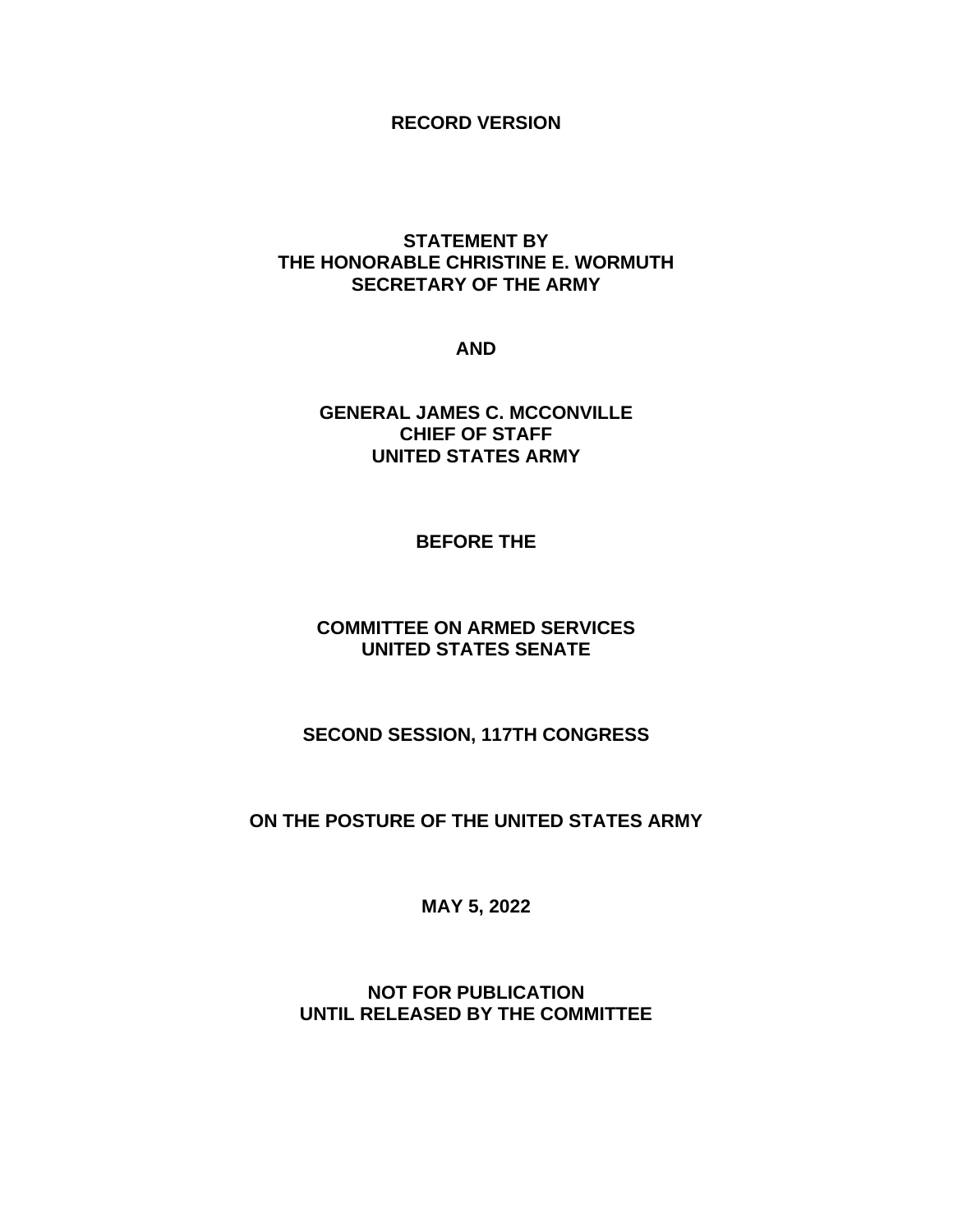#### **Putting the Army on a Sustainable Strategic Path**

America's Army remains prepared to fight and win our Nation's wars as a member of the Joint Force, and we continue to serve as the Nation's premier response force to protect Americans, our Allies, and our interests when unexpected crises arise at home and abroad. We thank Congress for providing the funding that allowed us to deliver highly-trained forces for a broad spectrum of challenges, including continued COVID-19 response efforts in local communities, unprecedented natural disasters, the largest non-combatant evacuation operation in U.S. military history, and now support to NATO in response to Russia's unprovoked invasion into Ukraine.

As the Army continues its most significant transformation in over 40 years, our priorities continue to be people, readiness, and modernization. Building upon those priorities, the Army further defined six objectives to guide the force towards a vision of the Army of 2030. First, we are ensuring the Army continues down a sustainable strategic path that allows us to transform to face new challenges without sacrificing our readiness to answer our Nation's call anytime, anywhere. Second, we must ensure the Army becomes more data-centric and capable of operating in contested environments in order to prevail on the modern battlefield. Third, we must continue our efforts to be resilient in the face of climate change, adapting our installations, acquisitions programs, and training to remain ready to operate in a changing environment. Fourth, we are building positive command climates at scale across all Army formations. Fifth, we must reduce the harmful behaviors that hurt our soldiers and break trust with the American people, including sexual harassment and assault, racism and extremism, and domestic violence. Sixth, we must strategically adapt the way we recruit and retain our Nation's best talent to sustain the All-Volunteer Force.

This year's budget request supports these priorities and objectives, enables us to maintain momentum on our six modernization portfolios, and aligns the Army with the strategic ways of the 2022 National Defense Strategy (NDS): Integrated Deterrence, Campaigning, and Building Enduring Advantages.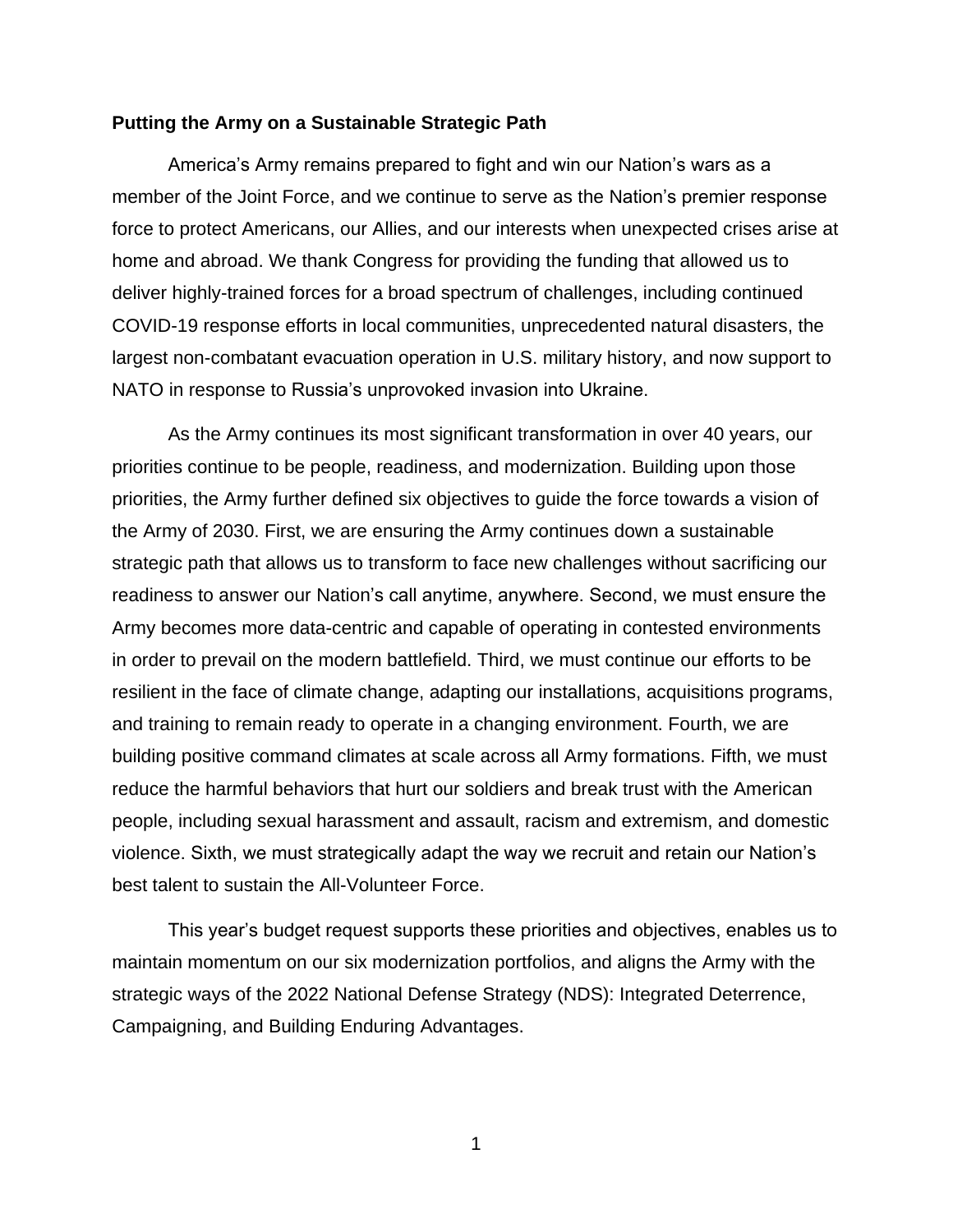#### **Army Support to Integrated Deterrence**

Integrated deterrence is a whole-of-government effort across multiple domains, theaters, and the spectrum of conflict to ensure that the Joint Force—in close coordination with the U.S. interagency, and our Allies and partners—makes the costs of aggression so clear to our adversaries that they refrain from hostile behavior altogether. The Army's role is to provide combatant commanders with combat-credible ground forces capable of fighting and winning in large scale combat operations. We are the backbone of the Joint Force in the Indo-Pacific, our priority theater for responding to China as our pacing challenge. In Europe, the Army remains the tip of the Joint-Force spear in responding to Russia as an acute threat and reassuring our NATO Allies.

Combat-credible ground forces for deterrence. To echo the Secretary of Defense, our support for Ukraine is unwavering, and our commitment to defend every inch of NATO territory is ironclad. In recent months, we have collectively witnessed a return on multiple investments that Congress and the Army have made over the past several years, especially the European Deterrence Initiative (EDI) and Army Prepositioned Stocks (APS). The U.S. Army has over 45,000 troops committed to reassuring our NATO Allies and supporting our Ukrainian partners, including those assigned to U.S. Army Europe-Africa, which we elevated to a four-star command in 2020. Our deployed forces now include two Corps—the XVIII Airborne Corps and our newly re-activated V Corps—two Divisions—the 82nd Airborne Division and 1st Infantry Division—six Brigade Combat Teams, and two Combat Aviation Brigades. Three of the six brigades we have committed in Europe are Armored Brigade Combat Teams (ABCTs): 1st ABCT, 1st Infantry Division; 1st ABCT, 3rd Infantry Division; and 3rd ABCT, 4th Infantry Division. In addition to the large-scale deployments to NATO's eastern flank, as of April 2022, U.S. Army Special Operations Command has hundreds of personnel supporting 38 missions with Allies and partners across 17 different European countries.

Never before has the U.S. Army moved so many forces so quickly. It took less than one week after receiving deployment orders for an armored brigade to deploy from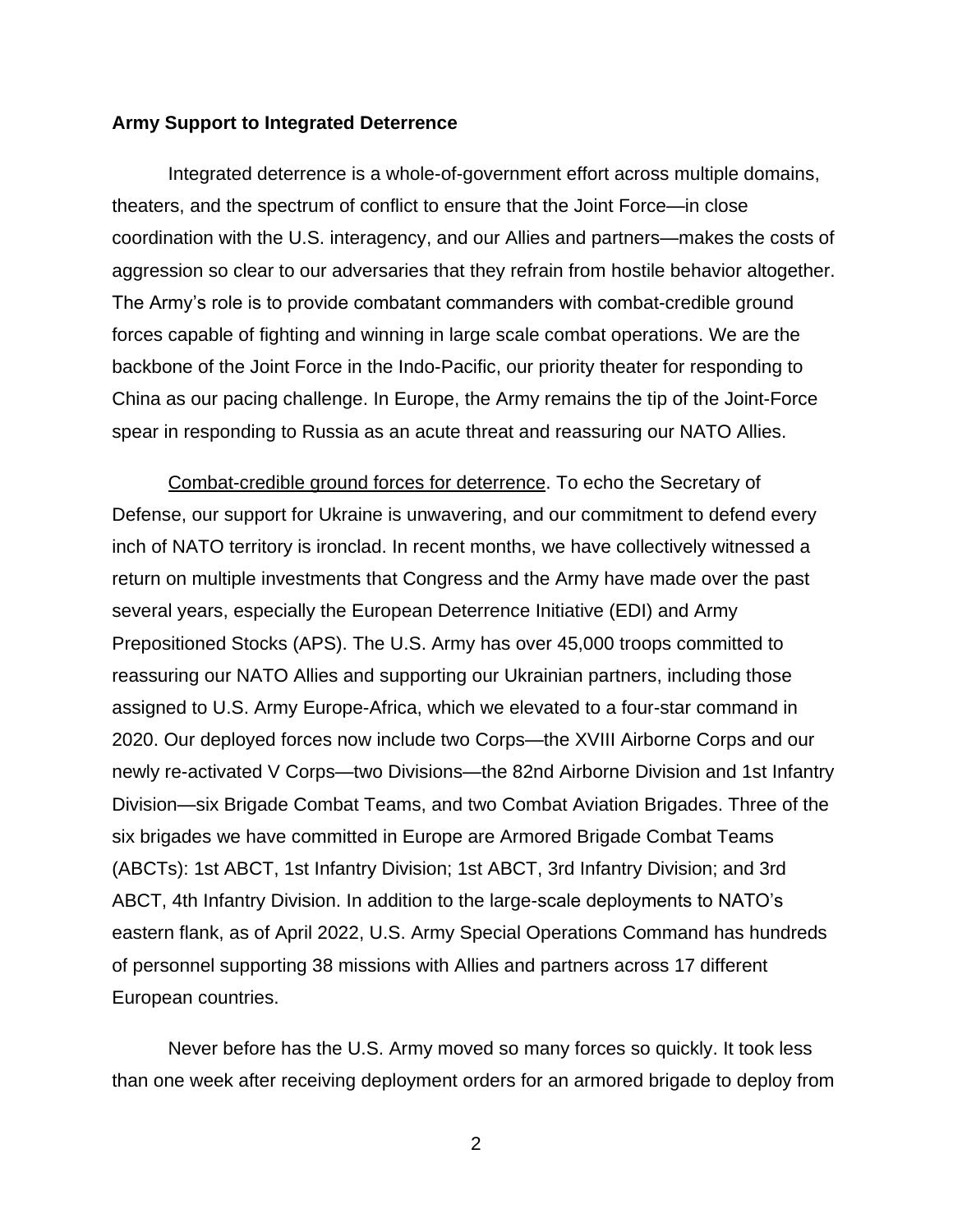Savannah, Georgia and be on the ground in Germany starting live-fire exercises with tanks drawn from APS in Europe. That is a testament to years spent investing in our alliances and partnerships, and to maintaining strong relationships that enabled the Army the access and presence needed to bolster NATO deterrence. This also demonstrates the importance of setting the European theater over the past several years to deter conflict, and responding quickly to fight and win should deterrence fail. It also speaks to the Army's collective readiness—not just the tactical readiness of our combat units, but the strategic readiness of our logisticians, mobilization force generation installations, and power projection platforms required to equip, transport, and project those units.

Rapid crisis response at scale across the globe. Rapid crisis response capabilities to defend our interests and protect our citizens across the globe is another component of integrated deterrence. Last year in Afghanistan, the Army deployed elements from the 82nd Airborne Division, 10th Mountain Division, Army Special Operations Forces, Minnesota and Vermont National Guard, the Army Reserve's 936th Forward Resuscitative Surgical Detachment, and multiple sustainment and military police enablers to Hamid Karzai International Airport (HKIA) to support an extraordinarily difficult and dangerous non-combatant evacuation operation. Working hand-in-hand with the Marine Corps and Air Force, Army soldiers helped to evacuate more than 124,000 American citizens, Allies, partners, and Afghans who fought for our values over the past 20 years. At the height of operations, 17,000 soldiers across the NORTHCOM, EUCOM, and CENTCOM areas of responsibility supported Afghan Special Immigrant Visa application and family relocation efforts. Working closely with interagency partners, more than 8,000 soldiers from all components supported Operation Allies Welcome, relocating more than 76,000 Afghans to the continental United States.

Contributions to Homeland Defense. Integrated deterrence begins at home with domestic resilience against strategic attacks. By integrating the Army's Homeland Defense capabilities with the Joint Force and federal, state, and local partners, the Army enables the Nation's rapid response for disaster relief, as well as critical infrastructure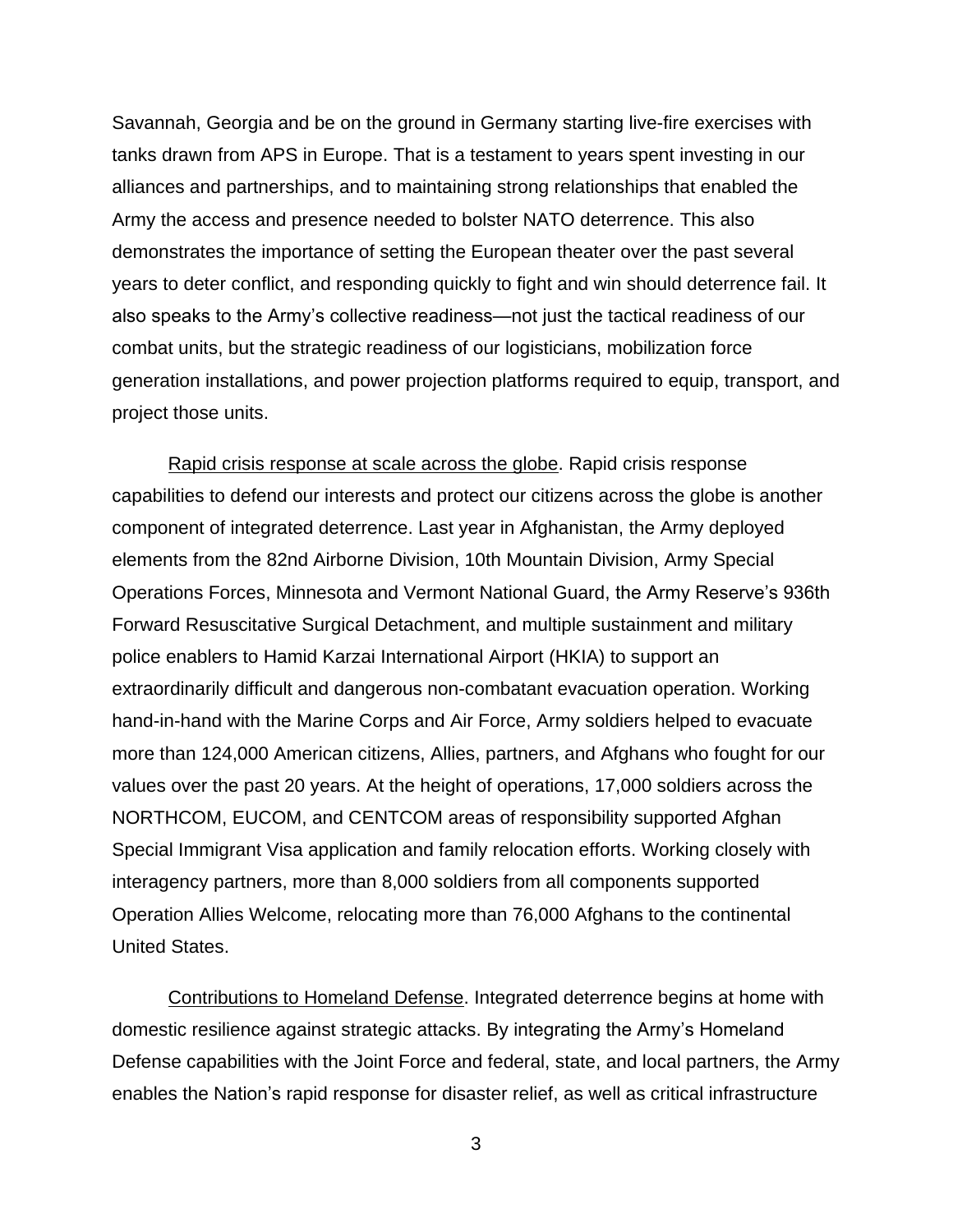attacks. Nowhere is that more apparent than in our Army Reserve and National Guard. Over the last year, the Army Reserve and National Guard have been the backbone for our Defense Support to Civil Authorities, responding to everything from hurricanes, tornadoes, and winter storms to wildfires, floods, and the Southwest Border. The National Guard has made an invaluable contribution to the Nation's COVID-19 response, deploying 16,670 soldiers across 44 states, 3 territories, and the District of Columbia. Their missions included everything from COVID screening, testing, and contact-tracing to vaccine storage, transport, and distribution. The National Guard also provided vital healthcare facility assistance for some of the country's most vulnerable populations.

### **Maintaining the Modernization Momentum toward the Army of 2030**

Modernization is future readiness, and we remain firmly committed to the six modernization portfolios we defined to Congress in 2018: Long Range Precision Fires, Next Generation Combat Vehicle, Future Vertical Lift, the Network, Integrated Air and Missile Defense, and Soldier Lethality. By the end of fiscal year (FY) 2023, we will deliver 24 of our signature modernization efforts into the hands of soldiers, either for experimentation, testing, or fielding. We could not achieve this rapid development without congressional support and authorities. Middle Tier Acquisition authorities and Other Transaction Authorities are helping the Army to reduce bureaucracy, streamline decision making, and accelerate the development of systems in order to field capabilities more quickly. The Army has also forged partnerships with non-traditional industries, academia, and others to accelerate innovative, game-changing materiel solutions. As we build the Army of 2030, we are laying the foundation for the Army of 2040 and beyond.

Long Range Precision Fires (LRPF). In FY 2023 we will field the first batteries for hypersonic missiles and our ship-sinking Mid-Range Capability, in addition to fielding our Precision Strike Missile capability. Our Multi-Domain Task Forces (MDTFs) will provide Command and Control (C2) of long range precision fires and effects through intelligence, information, cyber, electronic warfare, and space capabilities. MDTFs will enable the Joint Force to penetrate enemy air defenses while establishing our own. We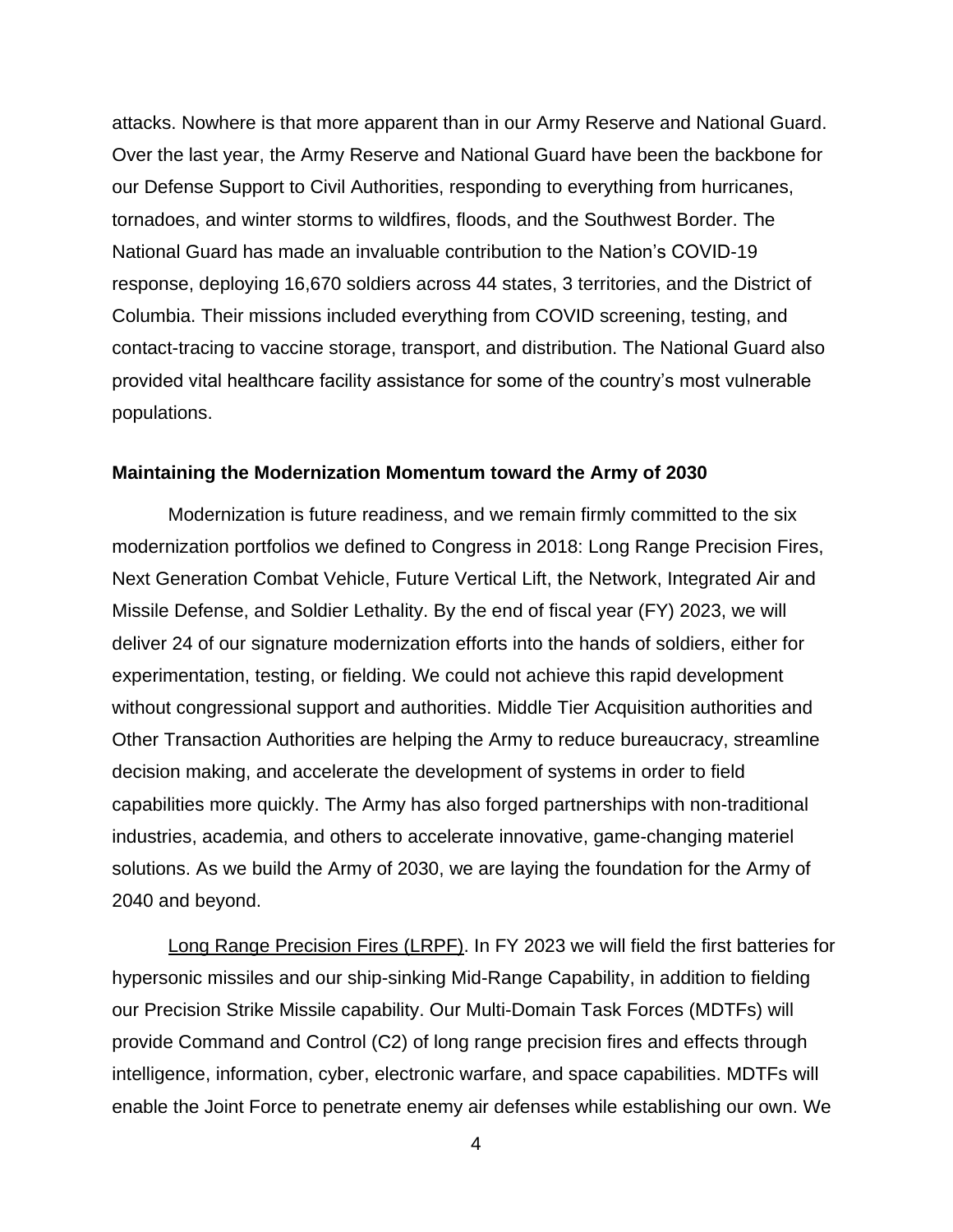are standing up three new MDTFs in addition to the two currently supporting the Indo-Pacific and European theaters. Together, they will offer multiple options to combatant commanders and complicate decision-making for potential adversaries.

Next Generation Combat Vehicles (NGCV). We have begun fielding the Armored Multi-Purpose Vehicle (AMPV) as an adaptable and more survivable multi-variant vehicle. The AMPV replaces the M113 family of vehicles to provide ABCT combat support and enabler elements the capability to move at the pace of attack formations, as well as incorporate anticipated future technologies. We are testing prototypes of Mobile Protected Firepower, a lighter, more deployable armored combat vehicle that will provide large-caliber, long-range direct fires in support of Infantry BCTs. Robotic Combat Vehicles (RCVs) will provide unmanned platforms that will augment the mobility, lethality, survivability, and situational awareness of our formations. The RCVs will undergo increasingly rigorous experiments and capability demonstrations with a decision to procure by the end of FY 2024. Finally, the Army remains committed to developing the Optionally Manned Fighting Vehicle as the primary replacement for the Bradley Fighting Vehicle. We are currently in the initial design phase and plan to award up to three contracts for prototyping in FY 2023.

Future Vertical Lift (FVL). The Army remains committed to developing our Future Long Range Assault Aircraft (FLRAA) and Future Attack Reconnaissance Aircraft (FARA). We are scheduled to down select FLRAA to a single vendor in the coming months and are on track to have both systems begin fielding by FY 2030. The Army starts fielding its family of Unmanned Aircraft Systems (UAS) in FY 2024 to provide airlaunched effects with an array of payloads and networks. This will provide the next generation of UAS platforms for multiple echelons: front-line troops, operational formations, and theater commands.

The Network. Data is as important as ammunition on the future battlefield. That is why the network is the key to maintaining overmatch as a combined, joint force through decision dominance, the ability to make better decisions faster than our adversaries. It is not enough to develop new interoperable systems with open systems architecture. We must also develop a data fabric that facilitates information sharing more seamlessly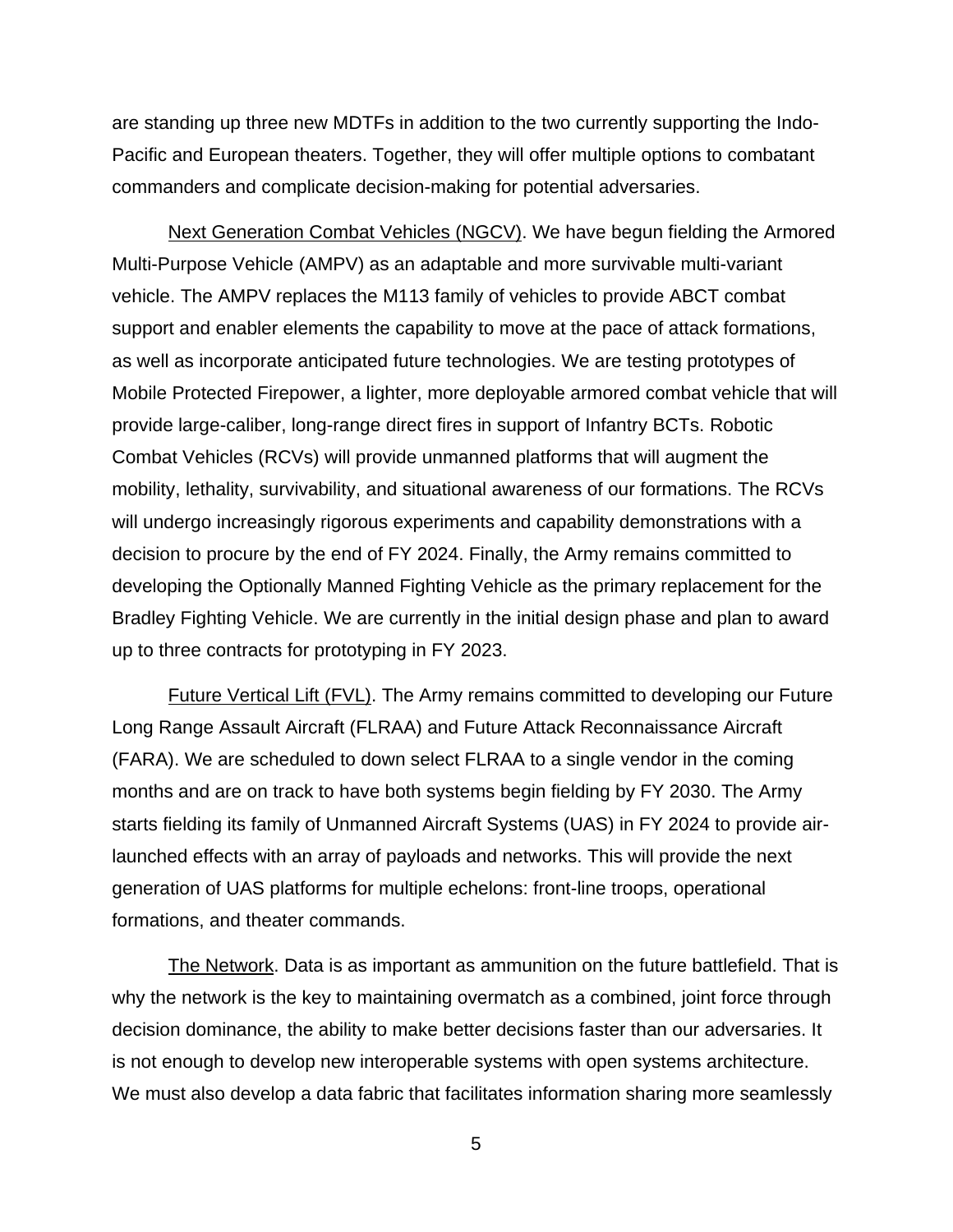across the Army, Joint Force, and our Allies and partners. Project Convergence is the Army's campaign of learning and annual series of experiments to inform development of Joint All-Domain Command and Control capabilities, Multi-Domain Operations (MDO), and the Joint Warfighting Concept. Last fall, our second iteration of Project Convergence (PC21) expanded to nearly 1,500 participants from the Army, Marine Corps, Navy, Air Force, and Space Force, becoming the largest Joint Force experiment in 15 years. This year's PC22 will incorporate key Allies—during the main experiment or for testing in our Joint Systems Integration Lab at Aberdeen Proving Ground—to address the challenges of operating as a combined, joint force across vast distances in the Indo-Pacific and Europe.

The Army is building a more resilient network by modernizing Global Position System receivers to meet current and emerging threats with the help of advanced Assured Position, Navigation, and Timing systems. Our implementation of cloud and Artificial Intelligence (AI)-supported data analytics aims to ensure that data is shared and acted upon by those who need it. XVIII Airborne Corps, I Corps, U.S. Army Pacific (USARPAC), and U.S. Army Europe-Africa (USAREUR-AF) have already trained in cloud and data-enabled, mission-command exercises. Future experimentation and pilot exercises will incorporate commercial satellite services into cloud-enabled, commandpost exercises.

Integrated Air and Missile Defense (IAMD). IAMD capabilities will protect combined, joint forces from adversary aircraft, missiles, and drones. The Army is fielding the IAMD Battle Command System while developing new radars to expand coverage and streamline sensor-to-shooter linkages that will enable us to more efficiently target incoming threats. We are increasing Patriot Missile Segment Enhancement interceptor capacity and growing an additional Patriot battalion by FY 2029 to enhance our defenses of theater base clusters. We are developing an Indirect Fire Protection Capability (IFPC) to protect forward C2 and logistics nodes. There are six IFPC battalions programmed to begin fielding to our MDTFs in FY 2025. New formations like the Maneuver-Short Range Air Defense (M-SHORAD) battalions provide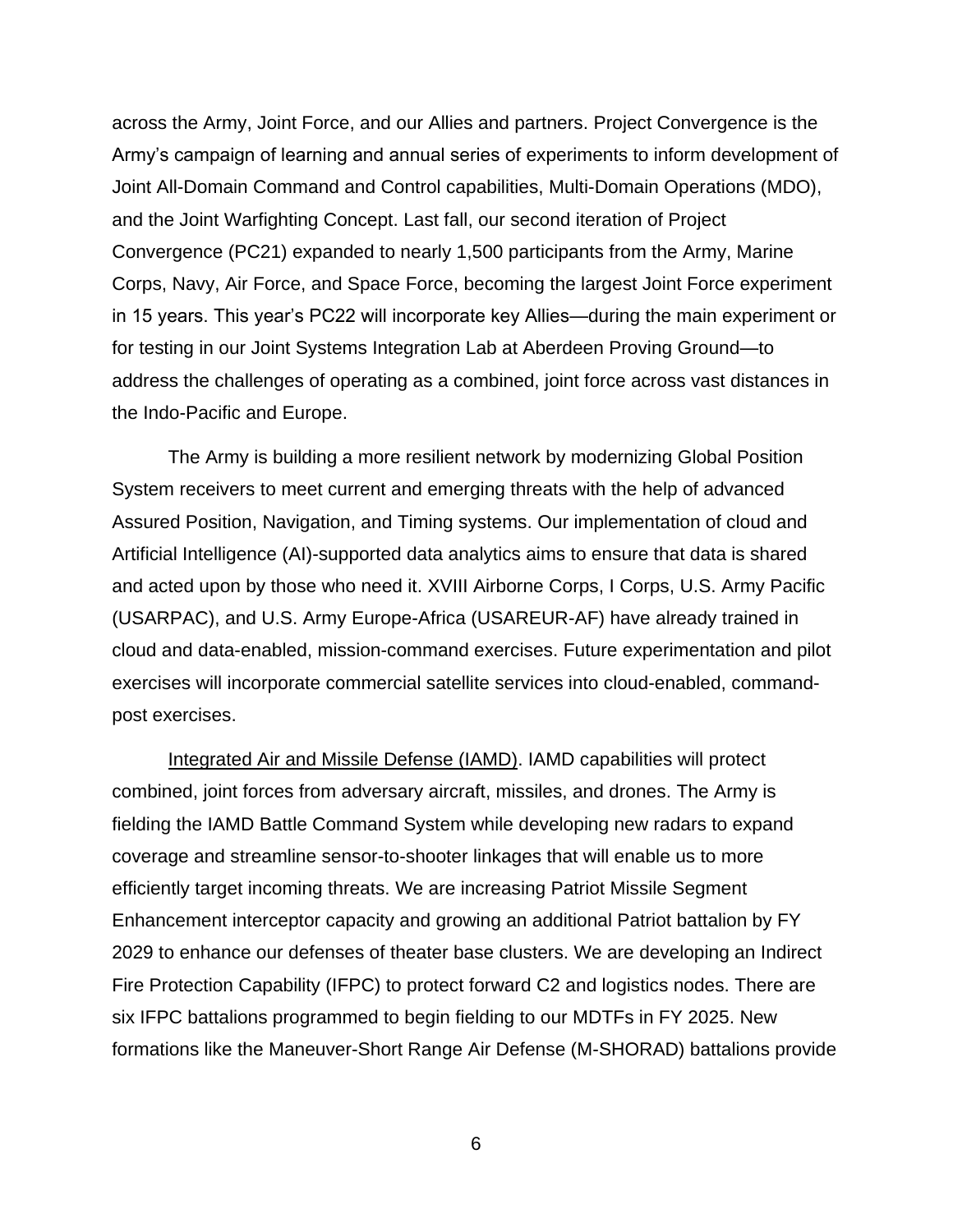mobile air defense for tactical maneuver formations. Fielding began for four divisional M-SHORAD battalions in FY 2020.

The growing threat posed by UAS is emerging as the next big challenge for IAMD, with both defense and homeland security implications. We established the Joint C-sUAS Office (JCO) as the executive agent for Counter small Unmanned Aircraft Systems (C-sUAS) in February 2020. The JCO leads Department of Defense development of integrated plans, technologies, training concepts, and doctrine to focus resources and minimize redundancies across the department and interagency. Operationally, our combat training centers are preparing our combat formations to counter and defeat ubiquitous sUAS threats, and our budget includes funding to field CsUAS sets for multiple divisions.

Soldier Lethality. The Army seeks continued congressional support for the rapid prototyping, development, and procurement of the Next Generation Squad Weapon (NGSW), Integrated Visual Augmentation System (IVAS), and the Synthetic Training Environment (STE), among others. In FY 2023, the Army will equip the first unit with the NGSW, as well as its higher-caliber ammunition. Thanks to iterative soldier-to-industry feedback, we will equip the first unit with initial IVAS prototypes by 4th Quarter, FY 2022. The STE—which uses a combination of hardware and software to enable soldiers, units, and commands to train in virtual or constructive environments—is due to reach Initial Operational Capability in the 4th Quarter, FY 2023. An example of the payoff to the soldiers comes from the 82nd Airborne Division, which last August used One World Terrain to create a three-dimensional representation of HKIA that gave commanders on the ground the ability to identify massing crowds and emerging vulnerabilities.

Organic Industrial Base (OIB) and Supply Chain Risk Management (SCRM). As the Army undergoes its greatest transformation in more than 40 years, we have an opportunity to simultaneously review the entire OIB for modernization. This includes addressing facilities, equipment, people, information technology, cybersecurity, and energy requirements. Our support to Ukraine has reinforced that we need an OIB that can successfully meet current Army demands, while providing the capabilities and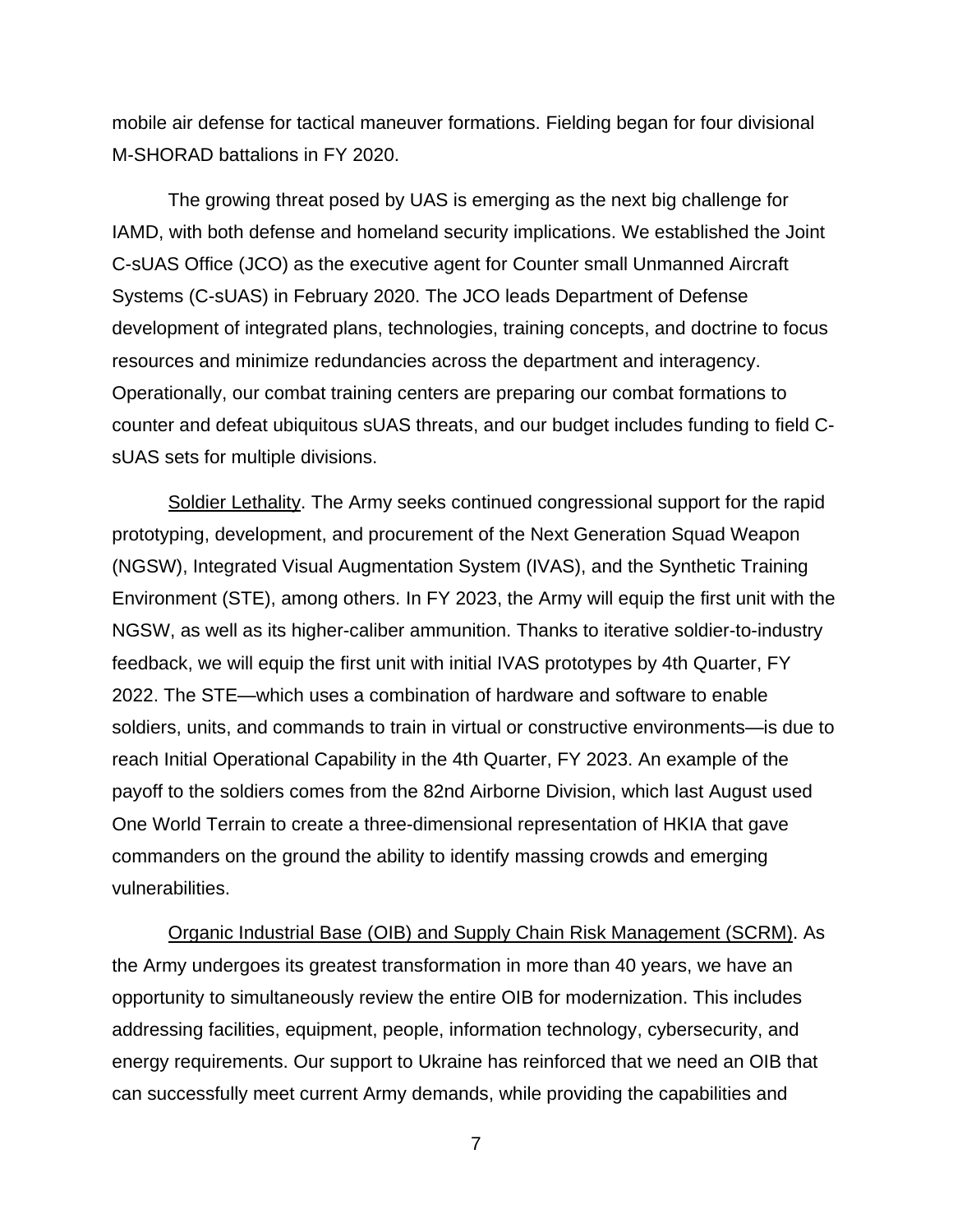capacities to surge and sustain large scale combat operations. Our OIB modernization effort also has a resilience component, which seeks to reduce single points of failure in the supply system and decrease reliance on foreign supply chains and resources. In close consultation with and support from Congress, the Army is using a 15-year phased approach to modernize the OIB for the 21st century through collaboration across the entire Army enterprise, coupled with industry engagements, while ensuring projects are tied directly to the Army's signature modernization efforts. The Army will also modernize facilities to upgrade the infrastructure to support the workload in our depots, arsenals, and ammunition plants.

Managing supply chain risk requires a whole-of-government approach, and SCRM is integral to the Army's acquisition and sustainment processes. Managing supply chain risk early in a weapon system's life cycle is critical to ensuring affordability and mitigating risk before a weapon system is fielded. The Army has already begun using commercially available tools to assess and identify risk in our supply chains. The Army also recognizes and uses the authority granted by the President in the Defense Production Act. The Army will publish an SCRM policy in the 3rd Quarter of FY 2022 and conduct a series of tests in December 2022 to apply the best supply chain risk tools and assess the skills, knowledge, and abilities needed to empower our logisticians and other personnel supporting supply chain activities.

Modernizing the unit lifecycle model. Last October, the Army adopted its new unit lifecycle model, the Regionally Aligned Readiness and Modernization Model (ReARMM), and it is projected for Full Operational Capability by January 2023. This new model aims to harmonize historically conflicting Army priorities. ReARMM facilitates modernization by giving units dedicated windows to integrate new equipment, reorganize formations, and train on new doctrine. Adopting this model is transitioning the Army from small, incremental, evolutionary modernization of platforms to large-step modernization of our formations across the Total Force. Regional alignment enables units to develop additional knowledge of the terrain, culture, and people where they are most likely to operate. Joint Force commanders also gain by leveraging habitual, trusted relationships between Army formations and Allies and partners. It takes care of people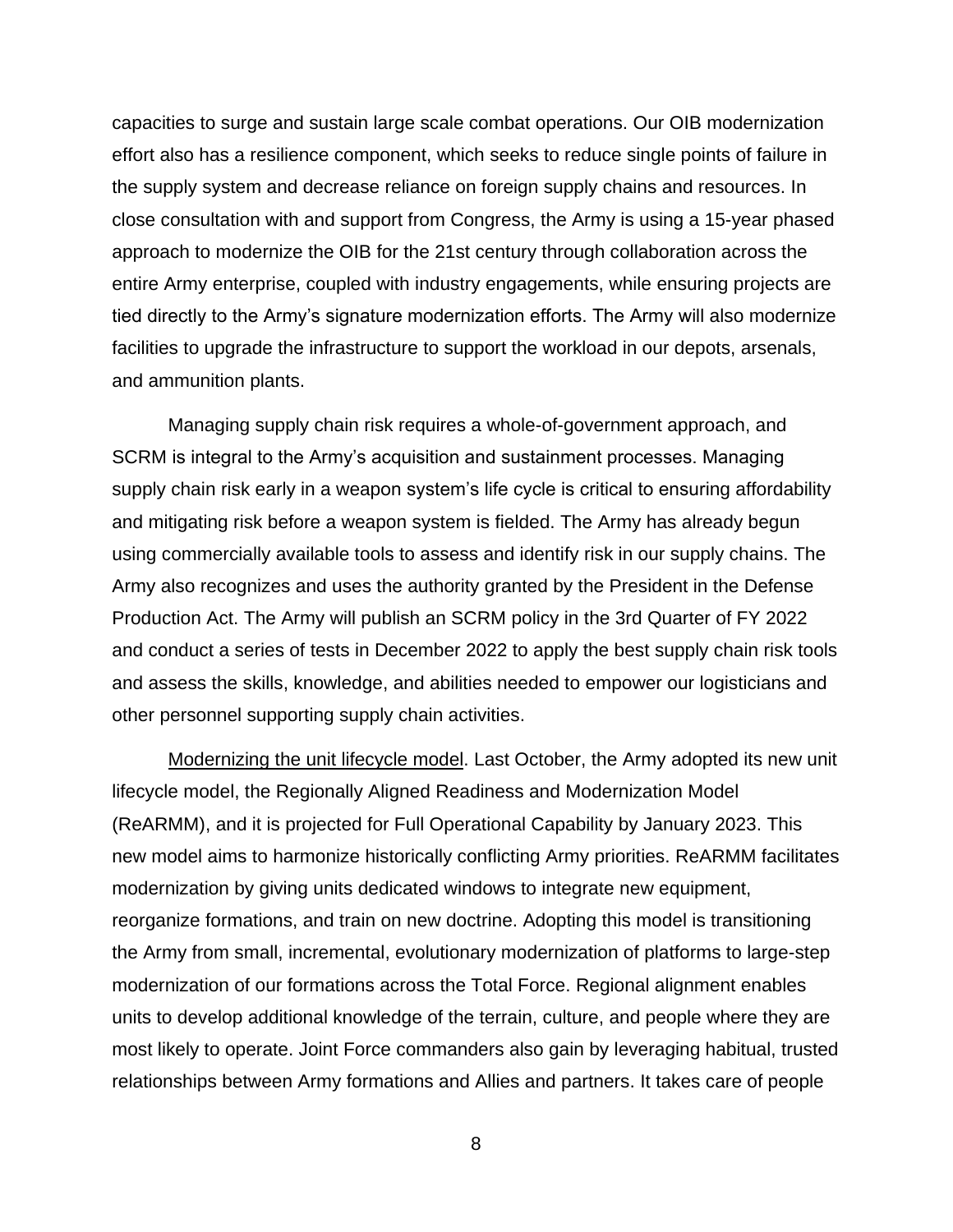by reducing operational tempo and maximizing predictability and stability to commanders, soldiers, and families. Finally, units aligned to ReARMM recently validated the model by successfully participating in Operation Allies Welcome both in the United States and abroad without excess loss to readiness or the need for major process realignments.

#### **Army Campaigning in Support of the Joint Force**

A key dimension of the Army's transformation is the need to strengthen and expand—where possible—our work with Allies and partners to actively campaign against coercive and revisionist Chinese and Russian activities. The Army's access, presence, and influence around the world supports dynamic, day-to-day military activities that bolster Allies and partners while frustrating our competitors. The Army's security assistance enterprise annually executes more than 6,100 foreign military sales cases with 135 countries to build and strengthen Allied and partner capacity.

Security Force Assistance Brigades – the leading edge of campaigning. Our six new Security Force Assistance Brigades (SFABs), the last of which activated in 2020, are aligned with each geographic combatant command and are strengthening relationships with Allies and partners through training, advising, and assistance. In AFRICOM over the past year, 2nd SFAB deployed 38 advisory teams to nine African countries, including Djibouti, Ghana, Kenya, Morocco, Niger, Senegal, Somalia, Tunisia, and Uganda, in addition to partnering with Senegalese units for a rotation at the Joint Readiness Training Center. In CENTCOM, 3rd SFAB has supported Operation Inherent Resolve, Operation Freedom's Sentinel, and the entire CENTCOM area of responsibility. After supporting the Afghan advise-and-assist program, 3rd SFAB was instrumental in coordinating the planned withdrawal from Afghanistan. In FY 2022, up to 10 teams will deploy to the United Arab Emirates, Jordan, Kuwait, and Iraq to advise partner land forces on interoperability through persistent presence. In EUCOM during FY 2021 and FY 2022, 4th SFAB deployed advisory teams to 10 nations in support of field exercises: Albania, Bosnia, Georgia, Germany, Hungary, Kosovo, Latvia, North Macedonia, Poland, and Romania. Additionally, 4th SFAB advisory teams are currently training with several multinational partners to assess and enhance their integration into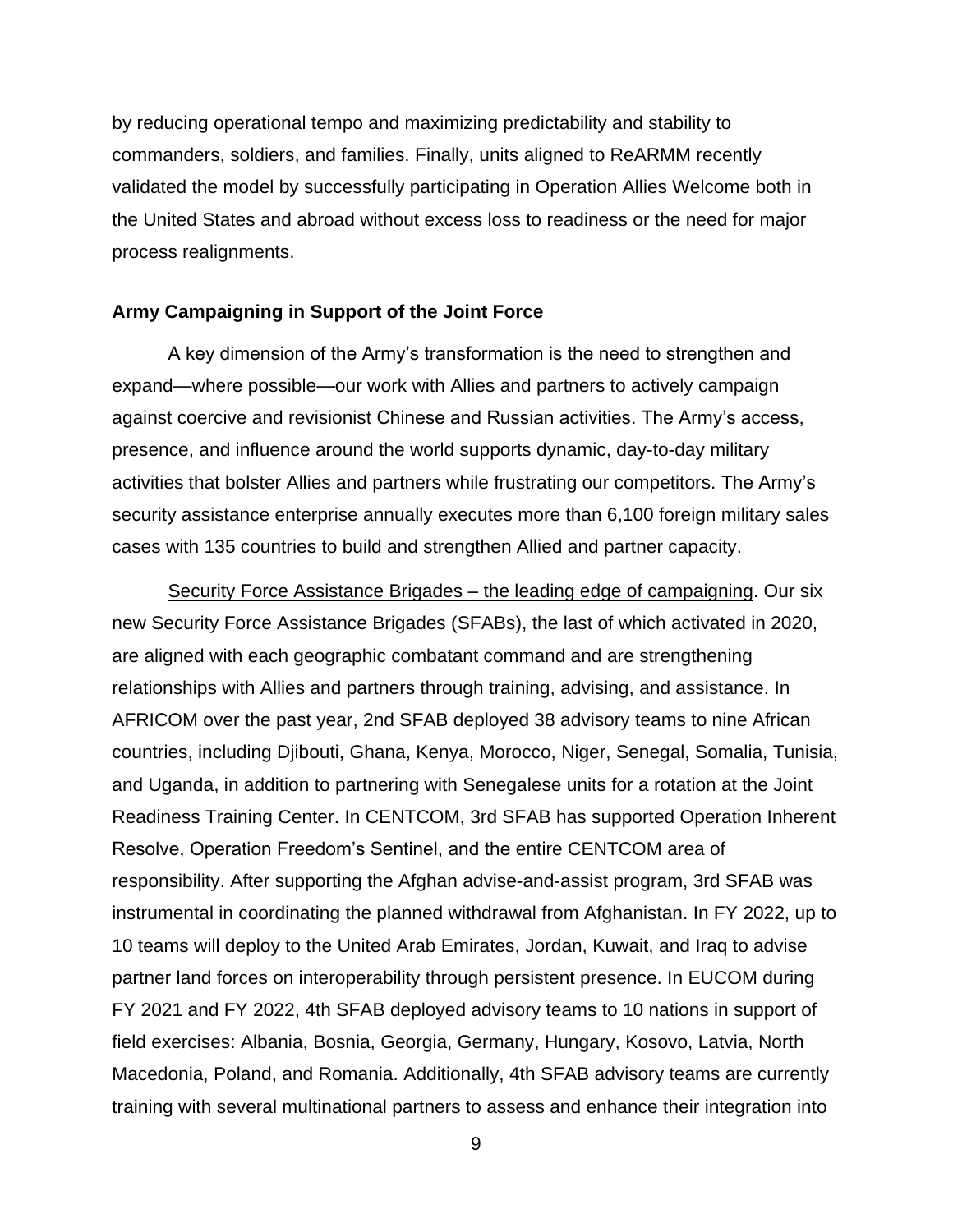forward-deployed NATO battlegroups. In INDOPACOM during FY 2021 and FY 2022, 5th SFAB has deployed 40 advisory teams to 14 nations, including: Bangladesh, Fiji, India, Indonesia, Japan, Malaysia, the Maldives, Mongolia, Nepal, Papua-New Guinea, Philippines, Republic of Korea, Singapore, and Thailand.

USARPAC: Backbone of the Joint Force in the Indo-Pacific. The Army in the Indo-Pacific provides the Joint Force with decisive, integrated land power required to succeed in competition, rapidly transition and respond during crisis, and prevail in lowintensity and large-scale conflict. Exercising regularly with our Allies leads to enhanced capacity and greater interoperability in the event of a contingency. USARPAC's Operation PATHWAYS (OP) annually projects thousands of Army forces and equipment sets into the region to execute a series of international exercises that strengthen Joint Force integration and promote interoperability with Allies and partners. It also allows USARPAC, as the Theater Army, to prepare, rehearse, and validate training for strategic movement, operational maneuver, and tactical employment of land forces across extended distances west of the International Date Line.

The Army continues to signal its deep commitment to the Indo-Pacific through the Pacific Deterrence Initiative (PDI). For FY 2023, the Army has committed \$1.4 billion of investments and activities that support the tenets of PDI. The Army is leveraging PDI to improve forward posture inside the first and second island chains, increase conventional deterrence, and support and enable the Joint Force. The Army is also developing the intellectual, conceptual, and technical tools necessary to guide our transition to an MDO-capable force with an emphasis on the Indo-Pacific.

USAREUR-AF: Tip of the spear in Europe. USAREUR-AF's role in the midst of Europe's most significant military crisis in a generation demonstrates how European Deterrence Initiative (EDI) investments built U.S. Army muscles to rapidly flow forces into Europe and coordinate NATO's defense. Thanks to the support of Congress, the initiative supports five lines of effort: Increased Presence; Exercises and Training; Enhanced Prepositioning; Improved Infrastructure; and Building Partnership Capacity. Total Army EDI funding in FY 2022 was \$2.4 billion.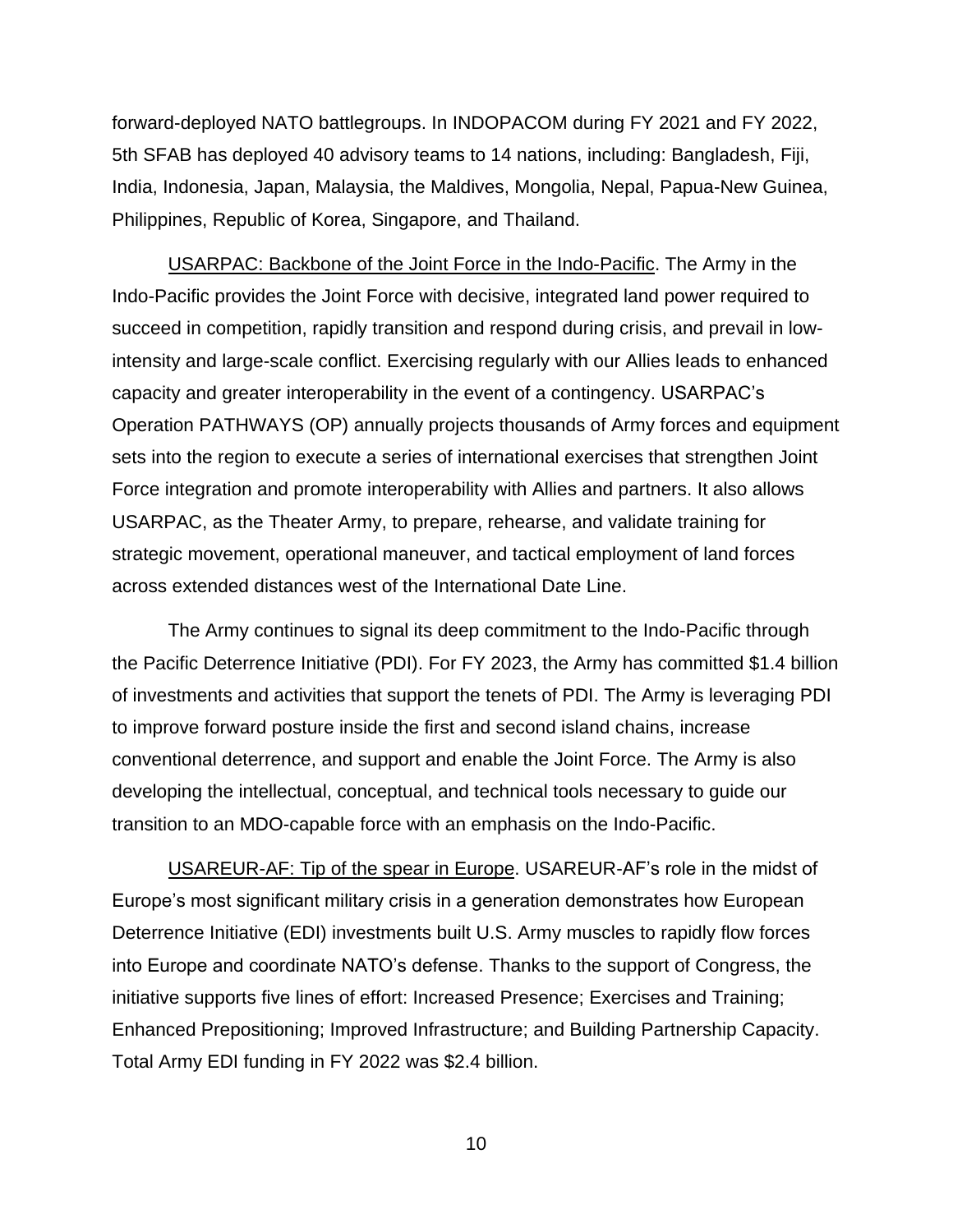The Army supports increased presence to EUCOM through the rotation of a Division Headquarters Forward, an ABCT, and other enablers. This force package ensures a U.S. presence across Eastern Europe, including the Baltic States, Poland, Romania and Bulgaria. USAREUR-AF's premier exercise series in Europe— DEFENDER—continues to enhance the capacity and interoperability of Allies and partners to deter adversaries, transform operational mission commands, build readiness, and strengthen the NATO Alliance. In 2021, DEFENDER integrated approximately 28,000 multinational forces from 26 nations to conduct nearsimultaneous operations across more than 30 training areas in 12 countries.

Through EDI, the Army continues building a division-sized set of prepositioned equipment, with corps-level enablers, that will contain two ABCTs, two fires brigades, and air defense, engineer, movement control, sustainment, and medical units. Additionally, EDI funding diversifies capabilities by providing access to Army National Guard and Army Reserve units for NATO training objectives. The FY 2022 EDI budget supports an average strength of 9,450 Army Compo 1, 2, and 3 personnel deployed in the EUCOM theater. The Army also funds facility improvements for Joint Reception, Staging, Onward-movement and Integration, as well as Mission Partner Environment network enclaves, including in the Baltics and Eastern Europe.

#### **Building Enduring Advantages by Investing in People and Resilience**

People are our greatest strength and most important weapon system, including soldiers across the active Army, Guard, and Reserve, their families, our Army civilians, and our soldiers for life—our veterans and retirees. We ask much of our people, and taking care of them is both a sacred obligation and essential to sustaining the All-Volunteer Force. Prioritizing people means modernizing our talent management systems, taking care of families through our quality of life initiatives, and most importantly, building cohesive teams that are highly trained, disciplined, and fit, where everyone is treated with dignity and respect, and that are ready to fight and win.

Recruiting high-quality talent. The All-Volunteer Force is in a competition for talent, and the Army is strategically adapting the way it recruits and retains talent to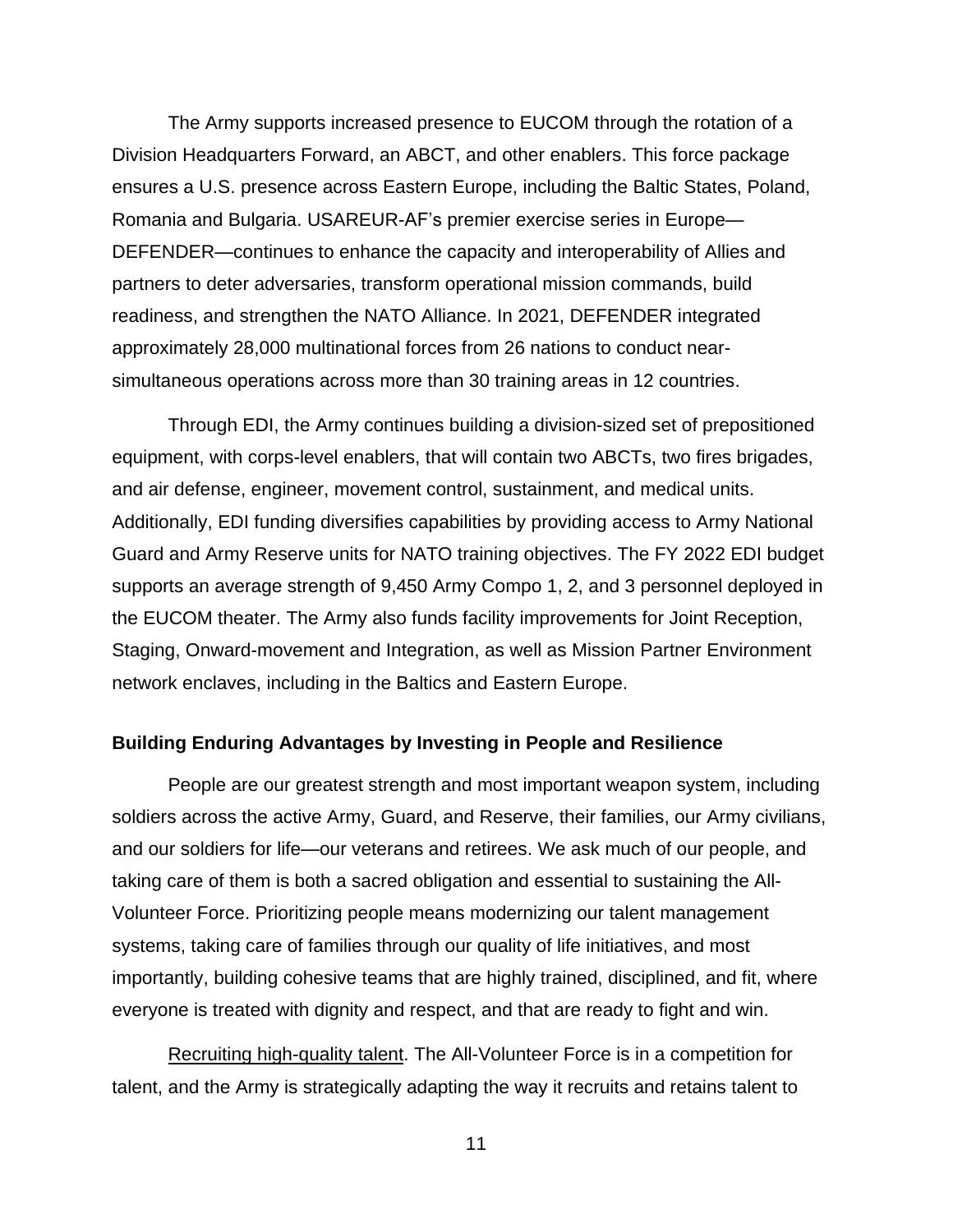reflect the Nation. We have established an Army Recruiting Tiger Team to holistically assess the Army's recruiting and accessions enterprise. COVID-19 impacted recruiting operations at all levels and across all Services, with a high percentage of high schools and colleges limiting in-person access from March 2020 through March 2022. As pandemic conditions improve, the Army is getting its recruiters back into America's high schools, colleges, and communities. As of April 2022, the Army has 1,721 Junior Reserve Officer Training Corps (JROTC) programs across the country, whose purpose is to instill in high school students the value of citizenship, service to country, personal responsibility, and a sense of accomplishment. Thanks to congressional support, the Army is strategically growing this powerful youth program to reach new communities and better connect America to its Army. In FY 2022, the Army expanded JROTC to 25 new schools in New Jersey, Pennsylvania, New York, Kansas, Illinois, Missouri, District of Columbia, Ohio, Nevada, California, Washington, Alabama, Georgia, and Texas.

The Army is using improved analytics to more precisely tailor incentives and place recruiters. The Army appreciates congressional efforts to sustain military service as a competitive choice by ensuring their earnings are at the top of the 80th-percentile with comparable civilians, and higher percentiles for junior soldiers and junior officers. The Army is strategically deploying recruiters to communities across the country based on demographics, ethnicity, race, and gender. The Army is working with the Office of the Under Secretary of Defense for Personnel & Readiness to improve how it tailors career options and incentives to increase new-recruit job satisfaction. The Army is also allowing recruits to choose from select installations as their duty station of choice. Over 2,000 enlistees have taken advantage of this benefit in FY 2022. The Army is also on track to meet its directed level of 5,800 officer commissions while increasing diversity representation within the combat arms branches (25% in FY 2021 to 27% in FY 2022). While these immediate efforts are having a positive impact on current accessions, we continue to adapt our recruiting strategy to posture for emerging societal, demographic, and geographical shifts.

Developing tech talent in the ranks. The Army knows that it must develop new talents within its ranks so soldiers can thrive in a Science, Technology, Engineering,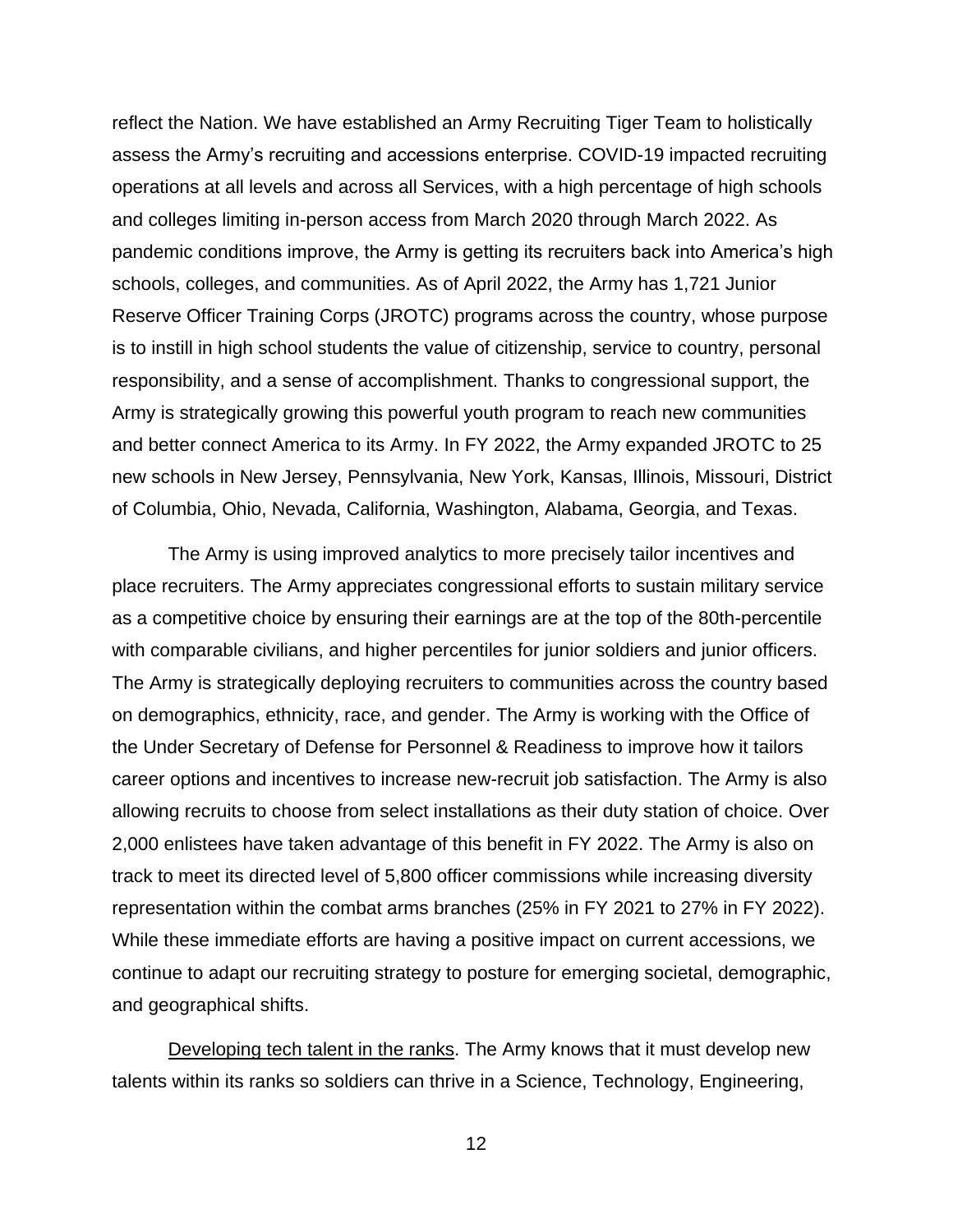and Mathematics-saturated operating environment. The Army has implemented eight of the nine authorities (§501-506, 513, 518) granted in the FY 2019 National Defense Authorization Act (NDAA). These authorities allow expansion of opportunities to increase the talent pool and fill critical shortages in technical fields based on unit demand signals. The Army's Cyber branch is a dynamic effort that is having success attracting highly-talented soldiers (their average vocational test scores are top-tier and 25% have a bachelor's degree) and officers from top-rated universities. The Army is also using direct commissions for specific technical talents, as well as incentive pay and bonuses to retain high-value talent. In FY 2020-2021, Army Futures Command (AFC) began piloting AI and Agile Software Development Workforce initiatives within the AI Integration Center and Army Software Factory, where cohorts develop software and data science-enabled solutions to address problems sourced from across the Army. The Army Reserve's 75th Innovation Command is AFC's link to unique expertise in the private sector, facilitating a diverse tech-talent pipeline that is instrumental to the Army Software Factory's success.

Modern talent management systems to satisfy and retain talent. The Army has several initiatives underway to give soldiers and officers enhanced flexibility to shape their careers. With the Assignment Interactive Module (AIM) for officers, and now Assignments Satisfactions Key-Enlisted Module (ASK-EM) for Non-Commissioned Officers (NCOs), the Army has created an assignment process and marketplace which empowers officers and NCOs to make informed preferences. From a talent management perspective, AIM and ASK-EM help the Army get the right people in the right places through algorithmic matching and market clearing for greater assignment satisfaction. Additionally, the Army is creating more options for Regular Army warrant officers and officers to continue service in the Army Reserve. The Army is also exercising officer options for brevet promotions to fill critical requirements, as well as options to compete for promotion and command.

Data system modernization is as critical for effective talent management as it is for successful combat operations. The Integrated Personnel and Pay System–Army (IPPS-A) is the Army's flagship Human Resources (HR) modernization effort, and will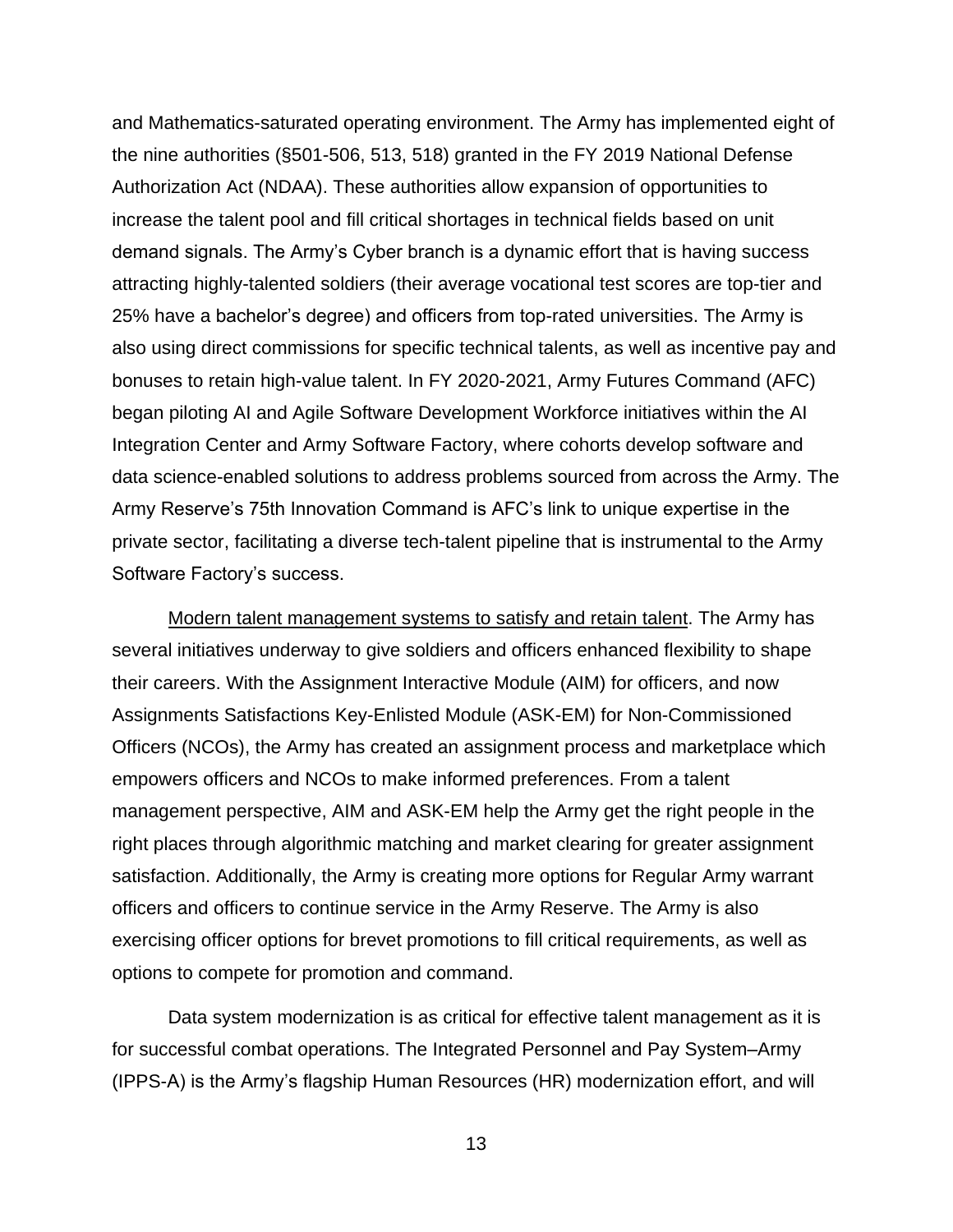be implemented across the Active Duty, Army Reserve, and National Guard by the end of 2022. IPPS-A delivers a secure, comprehensive, and data-rich HR talent management system that consolidates the systems previously required by separate components, as well as giving transparency to soldiers right from their mobile device.

Quality Infrastructure for taking care of our soldiers. Providing quality housing, barracks, childcare, and services for our soldiers and their families is a key factor for retaining talent. The Army is committed to sustaining quality housing conditions. Residential Community Initiative (RCI) companies are planning to invest \$3 billion in housing over the next 10 years. Seventy-five percent of RCI housing are new builds, major, or medium renovations. Seventy-two percent of government-owned Army Family Housing (94% of which is overseas) is rated Q1 (good) or Q2 (adequate), while the Army has programmed \$1.5 billion in family housing construction and maintenance over the FY 2023-2027 period to improve its inventory. Seventy-five percent of Army barracks are rated in good or adequate condition as well, with \$4.2 billion programmed for FY2023-2027 to improve conditions for unaccompanied soldiers.

Taking care of our families—and taking care of our children, especially increases the readiness of our force. The Army is addressing access to childcare by increasing and sustaining childcare infrastructure, recruiting and retaining quality childcare staff, incentivizing Family Child Care, providing Army Fee Assistance, and exploring new initiatives and partnerships. Childcare staffing continues to be a challenge across the country. In June 2021, the Army increased compensation for direct care staff and we continue to monitor the childcare labor market accordingly.

Positive command climates—an essential component of cohesive teams. Positive command climates at scale are the foundation of a combat-effective Army, and positive command climates begin with good leadership. Selection for battalion and brigade command are two of the most important personnel decisions the Army makes, and the Army continues to expand its generational change to the way it selects these leaders. The Army started its Battalion Command Assessment Program in January 2020, which is designed to assess a candidate's cognitive, psychometric, physical, and communication attributes, culminating in a double-blind interview with a panel of senior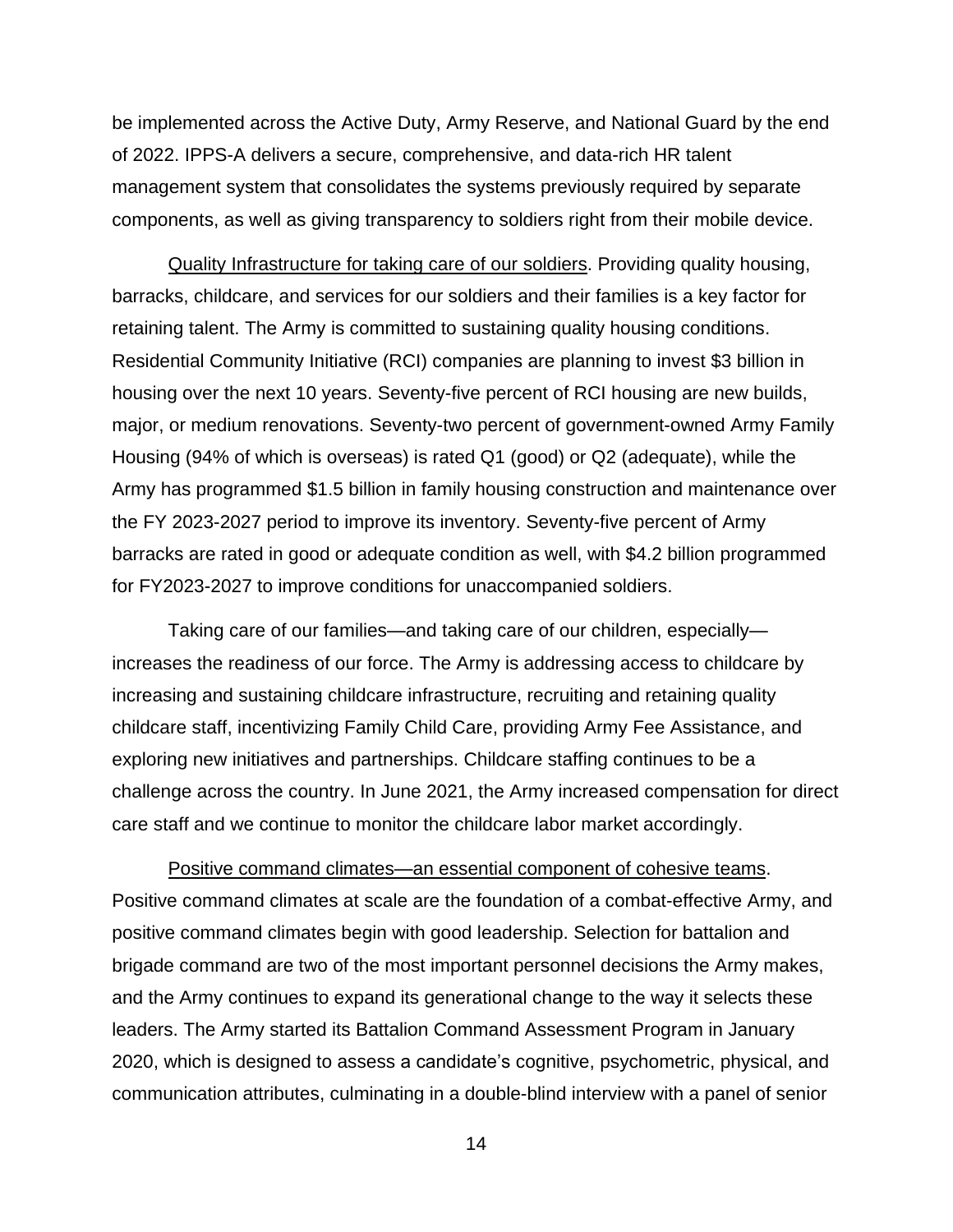Army leaders. Over the last two years, the Army has expanded its Colonel Command Assessment Program to assess potential leaders for O-6/GS-15 commands as well. Since 2020, the two command assessment programs have assessed over 3,400 candidates. Now the Army is expanding the program to the NCO corps, launching a Sergeant Major Assessment Program to assess the readiness of brigade command sergeant major candidates to lead and coach the junior NCOs and soldiers in their formations.

Positive command climates are also built on infusing professional development across the ranks. In the last few years, the Army has instituted Project Athena at resident professional military education courses for officers, warrant officers, NCOs, and civilians. Project Athena provides rising leaders with assessments, feedback, and development resources to turn insights into action. To date, these rising leaders have completed over 161,000 assessments. Expansion to Army Reserve and National Guard resident courses is slated for FY 2023-2024. The Army has also fielded a standardized Individual Development Plan for people to map their personal and professional goals, supported by an Interactive Leader Development Guide to aid an individual's selfassessment and development. To improve our company commanders' doctrinal fluency, technical knowledge, and leadership skills for MDO, the Army has undertaken the most significant redesign of its Captains Career Course since 2005.

The Army is also exploring ways to better assess command climates. The Army tested a comprehensive organizational climate assessment through the deployment of a Cohesion Assessment Team (CAT) and, based on the results, will institutionalize the capability no later than January 2023. CATs use survey results, focus groups, leader interviews, and observations to provide commanders better knowledge of the organizational climate of their units. In FY 2021, CATs supported five brigades. Future assessments will be based on institutional metrics to identify units that could benefit from expert input on soldier programs and unit climate. The Army is also using a new Counseling Enhancement Tool (CET) for developmental counseling sessions. The CET assists junior leaders and soldiers by requiring them to reflect on past performance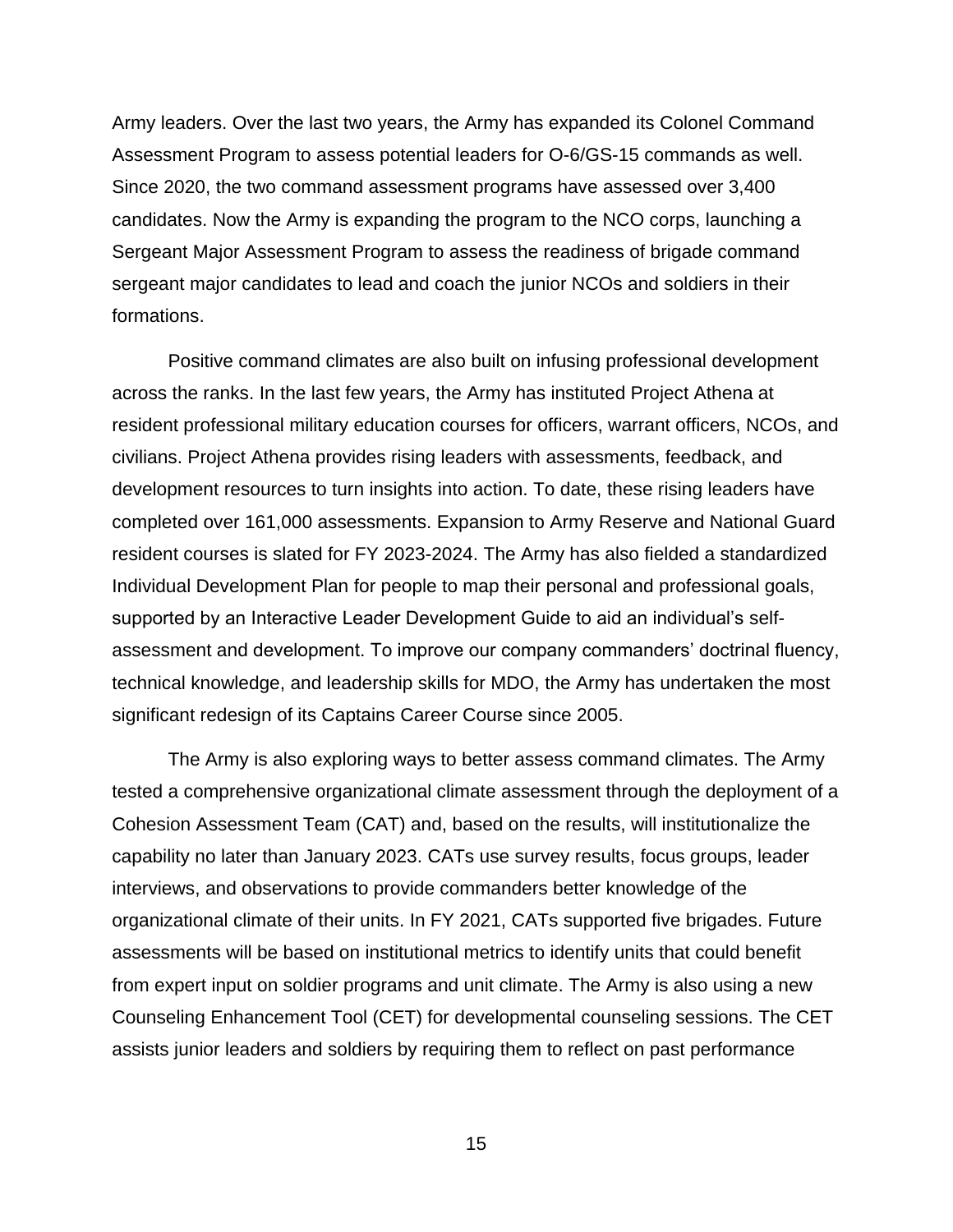before a formal dialogue, and providing guidance for interactive, collaborative, and meaningful discussions.

Reducing harmful behaviors to cultivate healthier soldiers. The Army is placing greater emphasis on finding ways to prevent harmful behaviors and generate healthier, more resilient soldiers. Prevention begins with equipping leaders with better visibility tools to monitor and shape soldier health and resilience. The Army is developing individual and unit assessment tools such as Azimuth Check, Behavioral Health Pulse surveys, and Commander's Risk Reduction Toolkit to provide a more holistic and comprehensive picture of both individual soldier and unit-risk history.

From prevention to response, the Army is fully committed to implementing the Independent Review Commission on Sexual Assault in the Military's recommendations, as directed by the Secretary of Defense. Building on existing expertise, the Army is developing a full-time prevention workforce to enable a holistic approach to preventing harmful behaviors. As part of a year-long pilot program, the Army launched Sexual Harassment/Assault Response Prevention Fusion Directorates across six installations and an Army Reserve command to integrate existing response functions and empower survivors with a multitude of resources. All reports of sexual assault and harassment will be thoroughly investigated and offenders will be held appropriately accountable based on the unique circumstances of each allegation. With support from experienced Sexual Assault Response Coordinators and Victim Advocates, all survivors of sexual assault and domestic violence will be fully supported through compassionate, quality care.

Part of improving our response is augmenting our investigative and prosecutorial functions. In FY 2022, the Criminal Investigative Division (CID) is adding investigative specialists at all field offices and aggressively exercising direct-hire authorities to add another 99 experienced criminal investigators. CID has realigned itself into geographic field offices, akin to the standard federal law enforcement model. Three highlyexperienced civilian special agents-in-charge have been selected to run the field offices at Fort Hood, Fort Carson, and Fort Bragg. The FY 2022 NDAA instituted the most significant change to the Uniform Code of Military Justice in over 70 years by requiring trained, experienced prosecutors, outside of the chain of command, to make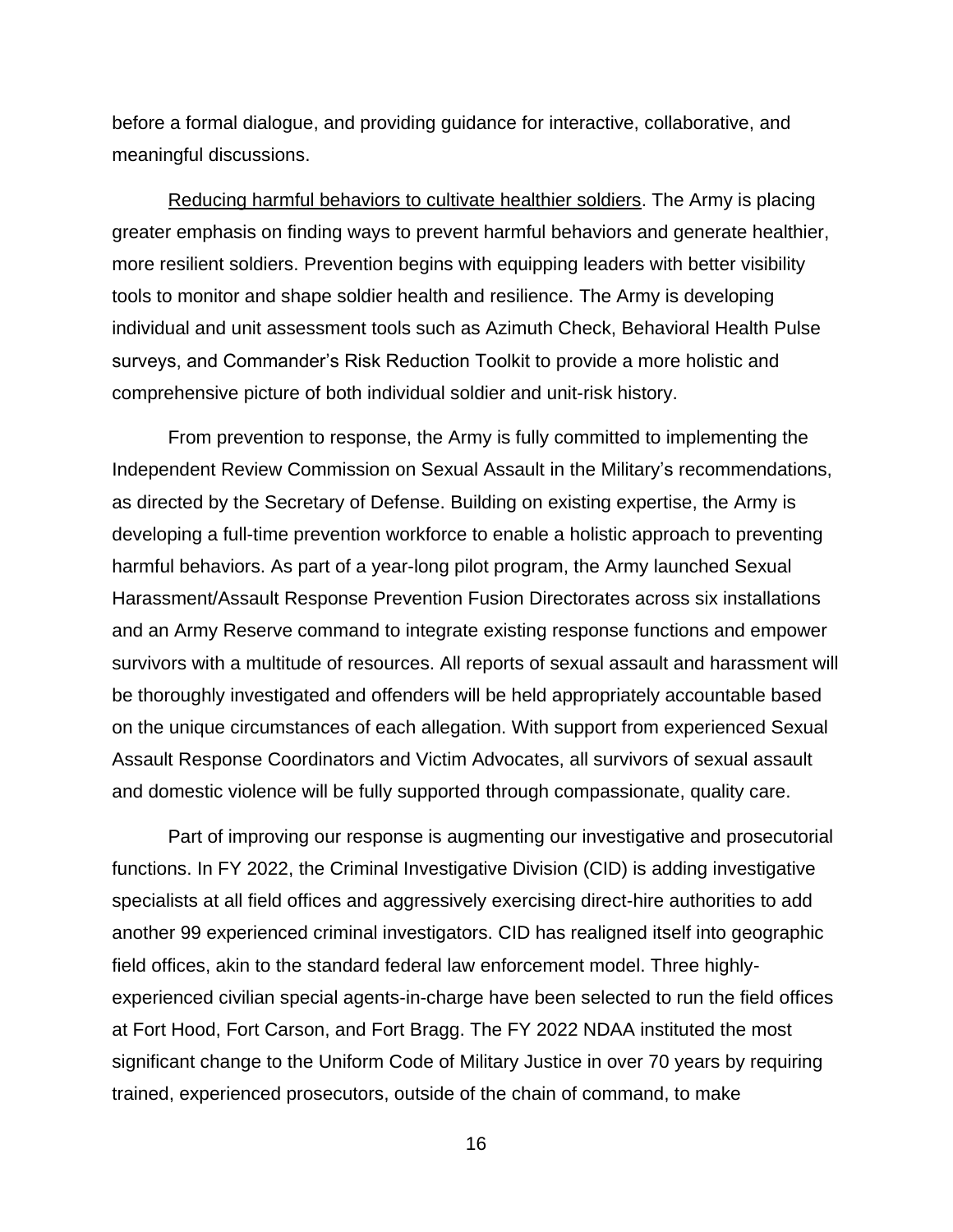prosecutorial decisions in cases of sexual misconduct, domestic violence, child abuse, and homicide. In accordance with these reforms, the Army is creating regional circuit Offices of the Special Trial Counsel, staffed by experienced criminal litigators, to integrate prosecution with victim services and provide legal expertise, longevity, transparency, and consistency across the force.

Climate Resilience for a changing operational environment. In addition to investing in people, the Army is taking important steps in alignment with the NDS to build enduring advantage through climate resilience. The Army's core mission of fighting and winning our Nation's wars remains unchanged. Climate change, however, makes this mission more challenging not only for the Army, but the entire Joint Force. The Army must proactively adapt to climate change impacts and respond to climate risks to maintain its strategic edge in a climate change-impacted world. The Army Climate Strategy (ACS), which was released earlier this year, and the ACS Implementation Plan, scheduled to be released this summer, will synchronize our efforts to: increase capability; enhance installation resiliency; prepare for new hazards and operating environments; and modernize processes, standards, and infrastructure while reducing operational energy demands and greenhouse gas emissions.

The Army requires resilient, efficient, and affordable installation energy and water infrastructure to support the Army's ability to deploy, fight, and win. Army installations provide secure and sustainable facilities and infrastructure that support commander priorities, enable missions, and maintain soldier and unit readiness. The Army must increase installation energy and water resilience to anticipate and withstand future threats, including climate change-driven increases in extreme weather, and man-made kinetic and cyber threats that increase the risk of extended power and water disruptions.

The ACS has set a goal to achieve a 50% reduction in Army net greenhouse gas pollution by 2030, shift to carbon pollution free electricity by 2030, and attain net-zero Army greenhouse gas emissions by 2050 in order to build a resilient and sustainable Army that can operate in all domains. The ACS drives increased resiliency and capabilities of the force. The Army is moving out to install a micro-grid on every installation by 2035 to ensure installation resiliency as we face a contested homeland